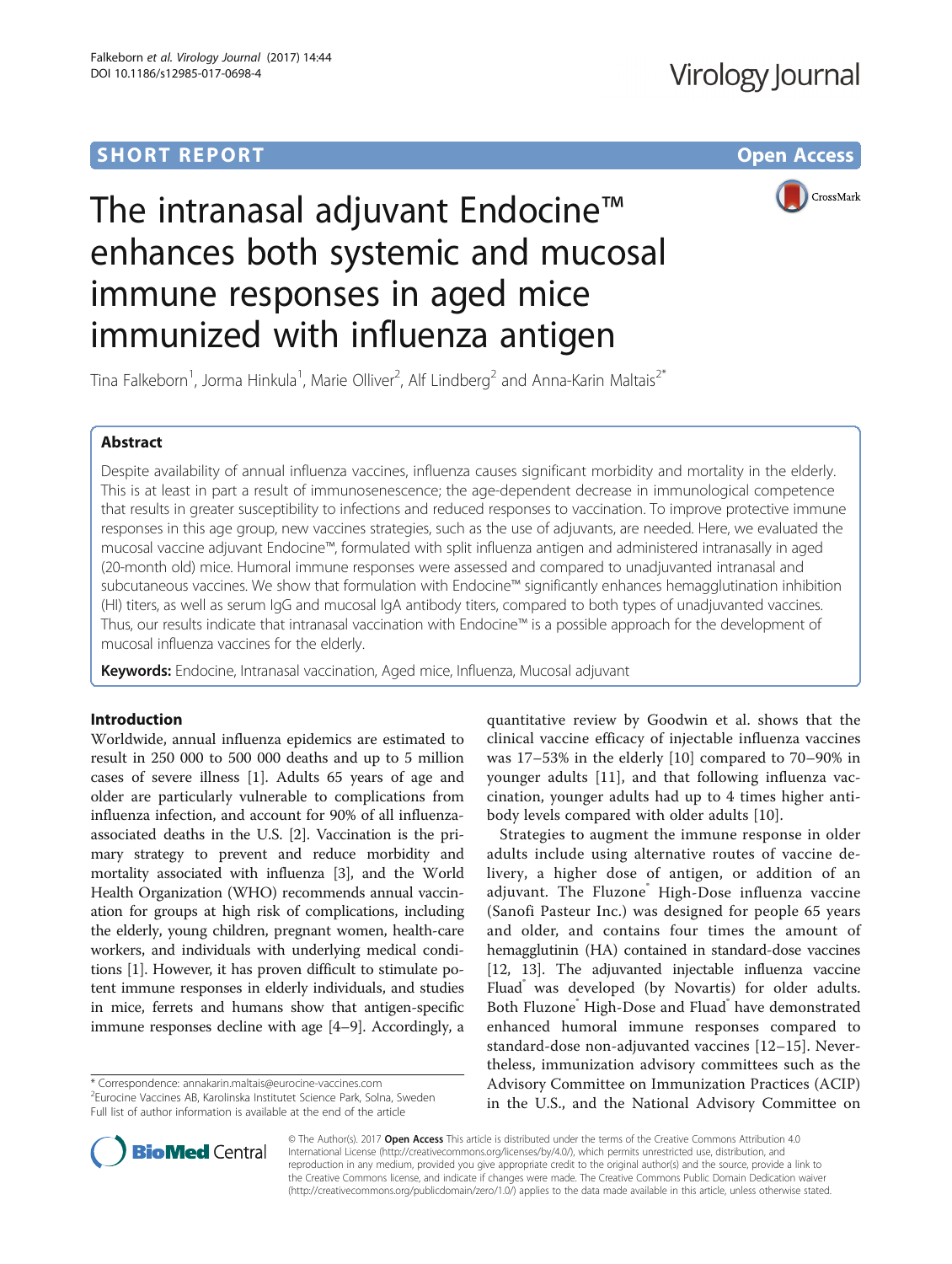Immunization (NACI) in Canada, consider that there is currently insufficient evidence to make a recommendation for their routine use in the elderly population. There is currently only one intranasal influenza vaccine on the western market, which is a live attenuated influenza vaccine (LAIV) called Fluenz<sup>°</sup>/Flumist<sup>°</sup> (MedImmune, AstraZeneca). However, LAIV is not licensed for adults >18 years in Europe, and not recommended for individuals ≥50 years in the U.S. It has been speculated that LAIV's limited efficacy in adults and elderly could be due to its inability to infect individuals with preexisting immunity [\[16](#page-4-0)–[18\]](#page-4-0). Following vaccination with LAIV, viral shedding can occur and there is a possibility that the vaccine strain is transmitted [[19\]](#page-5-0), which could be problematic if LAIV recipients come into contact with severely immunocompromised persons.

Here we sought to evaluate a vaccine based on split influenza antigen together with the lipid-based adjuvant Endocine™ in aged mice. Endocine™ is a mucosal adjuvant that has been shown to be safe and well tolerated in both pre-clinical and clinical studies [\[20](#page-5-0)–[24](#page-5-0)]. We have previously demonstrated that vaccines formulated with Endocine™ enhance both humoral and cell-mediated immune responses in mice after intranasal vaccination [[20](#page-5-0)], and a study in ferrets demonstrated that Endocine™ induces high HI and virus neutralization titers, and fully protects ferrets from virus replication in the lungs [[22](#page-5-0)]. Furthermore, a recent study by Falkeborn et al. showed that an Endocine™-adjuvanted influenza vaccine evoked serum IgG and virus neutralization titers to comparable levels as cholera toxin (CT) in mice, and induced significantly higher serum and mucosal influenza-specific IgA titers than an alum-adjuvanted vaccine administered par-enterally [\[25\]](#page-5-0). In the current study we tested if Endocine™ could enhance systemic and mucosal humoral immune responses to influenza antigen in aged mice.

## Materials and methods

## Mice

Female BALB/c mice were purchased from Charles River, Germany and used for vaccinations at 2 or 20 months of age. All animal experiments were approved by the regional animal experimental ethics committee in Stockholm (North), Sweden. The study was performed in accordance with institutional guidelines at Adlego Biomedical AB, Stockholm, Sweden.

## Antigen and adjuvant

All mice were vaccinated with A/California/07/ 2009(H1N1)pdm split influenza antigen from season 2012/2013 (kindly provided by Mitsubishi Tanabe Pharma Corporation, Kanagawa, Japan) with or without the adjuvant Endocine™ (Eurocine Vaccines AB, Stockholm, Sweden), except the control groups which

received saline. The adjuvant Endocine™ consists of the lipids mono-olein and oleic acid [[21](#page-5-0), [22](#page-5-0), [24](#page-5-0)].

## Vaccination and sampling

Mice ( $n = 8-11$  per group) received 3 μg HA +/- 2% Endocine<sup>™</sup> intranasally in 5  $\mu$ L/nostril, or 50  $\mu$ L of 3 μg HA subcutaneously in one hind leg. During vaccination, the mice were anaesthetized with isoflurane (IsoFlo® vet, Orion Pharma Animal Health, Sollentuna, Sweden). The mice were immunized three times at three-week intervals (day 0, 21 and 42). Blood samples and nasal lavages were collected one day before each immunization and three weeks after the last immunization at termination. The samples were stored at -20 °C until analysis. After sacrifice, the lungs were removed, put in PBS and frozen at -70 °C.

## Determination of influenza-specific antibodies by ELISA

All serum samples were analyzed individually for influenza specific IgG, IgA, and subclass IgG (IgG1, IgG2a) with an enzyme-linked immunosorbent assay (ELISA). The samples were tested against the trivalent split vaccine Inflexal from season 2012/2013 (Cruzell, Madrid, Spain), consisting of A/California/07/2009 (H1N1), A/Victoria/361/2001 (H3N2) and B/Wisconsin/1/2010 influenza strains. Serological responses were measured as previously described [[20](#page-5-0)] with the exception that the plates were coated with Inflexal at a concentration of 1.5 μg HA/mL. Nasal lavage was also analyzed for nasal IgA against Inflexal. These samples were incubated overnight in  $+4$  °C on the plate and then analyzed as previously described [\[20\]](#page-5-0). The lungs were homogenized, flushed with PBS and the solution was collected and centrifuged to remove tissue and cell debris. To analyze total IgA, plates were coated with 1 μg/mL of Goat-anti mouse IgA (MyBiosource.com). The samples were then incubated overnight in +4 °C on the plate. To detect total IgA, Mouse Immunoglobulins AP (DAKO) diluted 1:3,000 and p-nitrophenyl phosphate (pNPP) (Sigma-Aldrich) were used. To analyze influenza specific IgA and IgG in lung homogenate, plates were coated with Inflexal and analyzed as previously described [[20\]](#page-5-0).

## Hemagglutination inhibition (HI)

Samples were pooled in each group from each time point except serum samples from day 63 which were analysed individually. Sera were tested in hemagglutination inhibition (HI) as previously described [[26](#page-5-0)] against pH1N1 A/ California/07/09 virus at Viroclinics Biosciences B.V.

## Statistical analysis

Statistical analysis was performed using GraphPad Prism (La Jolla, CA, US). Analysis of immunological parameters was performed using Kruskal-Wallis one-way ANOVA.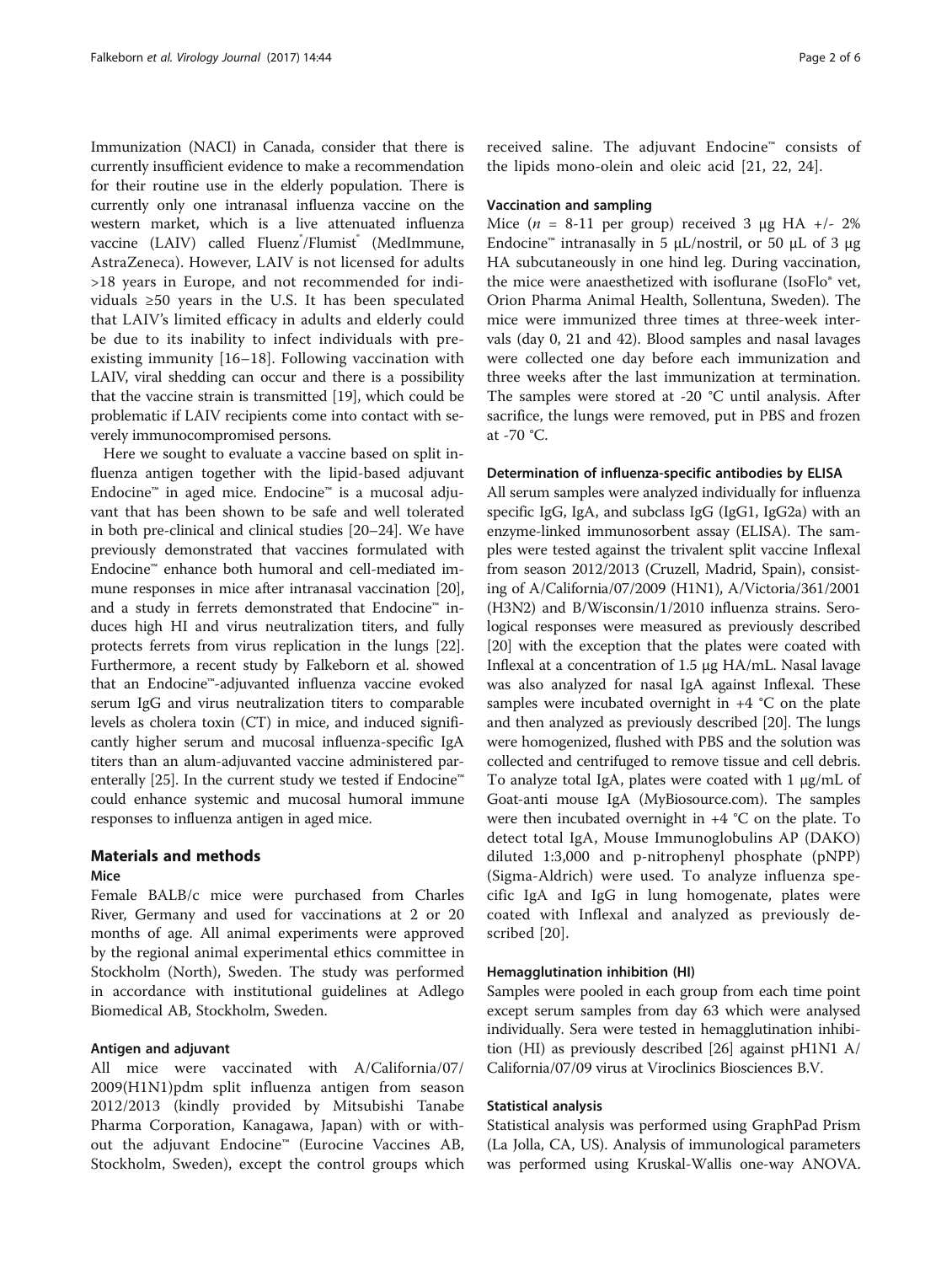When significant, Mann-Whitney U-test was applied for comparison between two groups. A  $p$ -value of <0.05 was considered statistically significant.

## Results and Discussion

## Intranasal delivery of an Endocine™-formulated influenza vaccine enhances HI and IgG titers in aged mice

Several studies have shown that by using adjuvanted vaccines in old mice, it is possible to stimulate a higher and more protective antibody response compared to nonadjuvanted vaccines [\[27](#page-5-0)–[30\]](#page-5-0). Previous publications regarding immunization with the adjuvant Endocine™ in 2 month old mice have shown significantly increased humoral and cell-mediated immune response compared to non-adjuvanted influenza vaccine given intranasally [[20, 21, 25](#page-5-0)]. To assess the humoral immune response in aged mice, we immunized 20-month old mice intranasally with antigen from the A/California/07/2009(H1N1)pdm strain formulated with or without Endocine™. In addition, both aged and young (2-month old) mice were subcutaneously immunized with unadjuvanted influenza antigen. As expected, HI titers were considerably greater in young mice compared to old mice among the subcutaneously immunized mice (Fig. 1a and b). Interestingly, addition of Endocine™ to the intranasally-administered vaccine significantly enhanced HI titers in aged mice (Fig. 1a and b). Furthermore, among the aged mice, we found that those vaccinated intranasally with the Endocine™ adjuvanted vaccine had significantly higher HI titers than mice vaccinated subcutaneously without adjuvant (Fig. 1a and b).

When serum IgG titers were evaluated in aged mice, we found that the Endocine™-vaccinated mice responded with significantly higher IgG and IgG1 titers than mice vaccinated intranasally without adjuvant (Fig. [2a](#page-3-0) and [b](#page-3-0)), in accordance to what has previously been demonstrated in young mice [\[20](#page-5-0), [21, 25](#page-5-0)]. Subcutaneously vaccinated aged mice had higher serum IgG levels than Endocine™ vaccinated mice after the first dose. Nevertheless, we noted that the Endocine™-vaccinated aged mice exhibited higher IgG titers after the second and third dose (Fig. [2a](#page-3-0) and [b\)](#page-3-0), indicating that two intranasal vaccine doses are needed to achieve full effect. We speculate that two vaccine doses in influenza-naïve individuals may correspond to one vaccine dose in the adult population which have pre-existing immunity against influenza viruses. In earlier studies [[20](#page-5-0)] and unpublished data using 2 month old BALB/c mice, the IgG2a titers were lower than IgG1 titers. Therefore, it was expected that the IgG2a levels would be low in this study, especially since aged mice have an impaired activation of immune cells connected to the adaptive immune response [[31, 32](#page-5-0)]. In a study by Higgins et al. [[27\]](#page-5-0), lower levels of IgG2a were also detected in aged mice compared to young mice after influenza vaccination with adjuvant. Furthermore, in a study of healthy adults aged  $\langle 40 \rangle$  (young),  $40-64$ (middle-aged) and ≥65 (elderly) years, it was reported that aging was associated with a significant impairment of IgG1 antibody production (corresponds to IgG2a in mice) [[33](#page-5-0)].

Analysis of influenza-specific IgG in lung homogenates of aged mice revealed that the Endocine™-adjuvanted vaccine generated significantly higher antibody titers than the unadjuvanted intranasal vaccine (Fig. [2c\)](#page-3-0). Overall, our results demonstrate that intranasal delivery of an Endocine™-formulated influenza vaccine can improve vaccine immunogenicity and help overcome the limitations of immunosenescence.

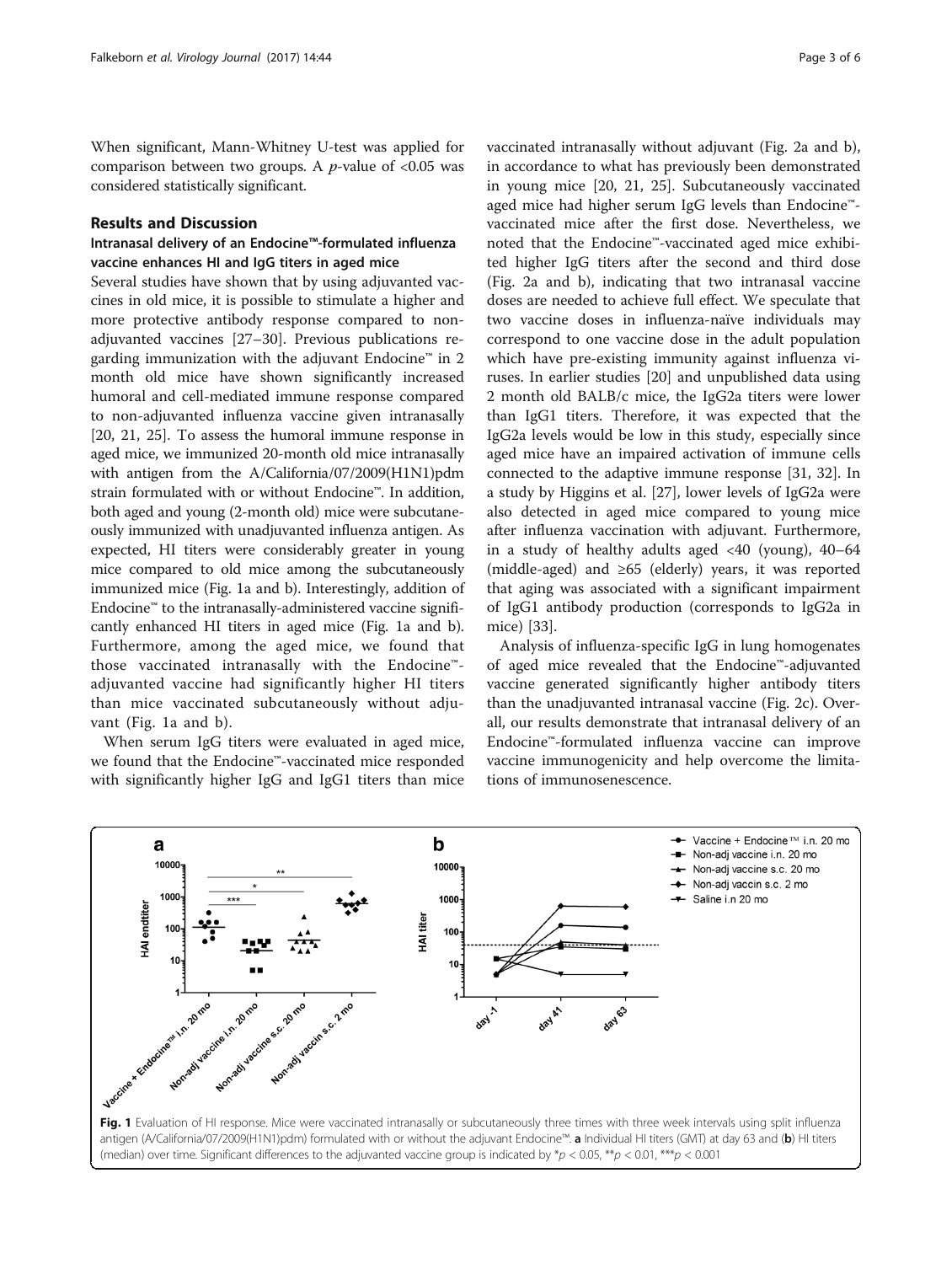<span id="page-3-0"></span>

## Endocine™ boosts influenza-specific mucosal IgA titers in aged mice

In addition to a systemic immune response, influenza vaccines should optimally induce a mucosal immune response in the respiratory tract. We found no influenzaspecific nasal IgA in subcutaneously vaccinated mice, neither in young nor aged mice. By contrast, intranasal vaccination of aged mice potently induced influenzaspecific nasal IgA (Fig. 3a). Although not statistically significant, and not to the same extent as previously seen

in young mice [[20](#page-5-0), [25\]](#page-5-0) and unpublished data, formulation with Endocine™ somewhat enhanced the IgA titers (Fig. 3a). Endocine™-vaccinated mice responded with 2.4 times higher geometric mean titer than mice immunized intranasally without adjuvant (GMT of 77 and 32, respectively). Interestingly, a study by Asanuma et al. showed that influenza virus colonization was totally prevented in the presence of virus-specific S-IgA antibody response in aged mice, despite their reduced levels of IgG [\[34\]](#page-5-0).



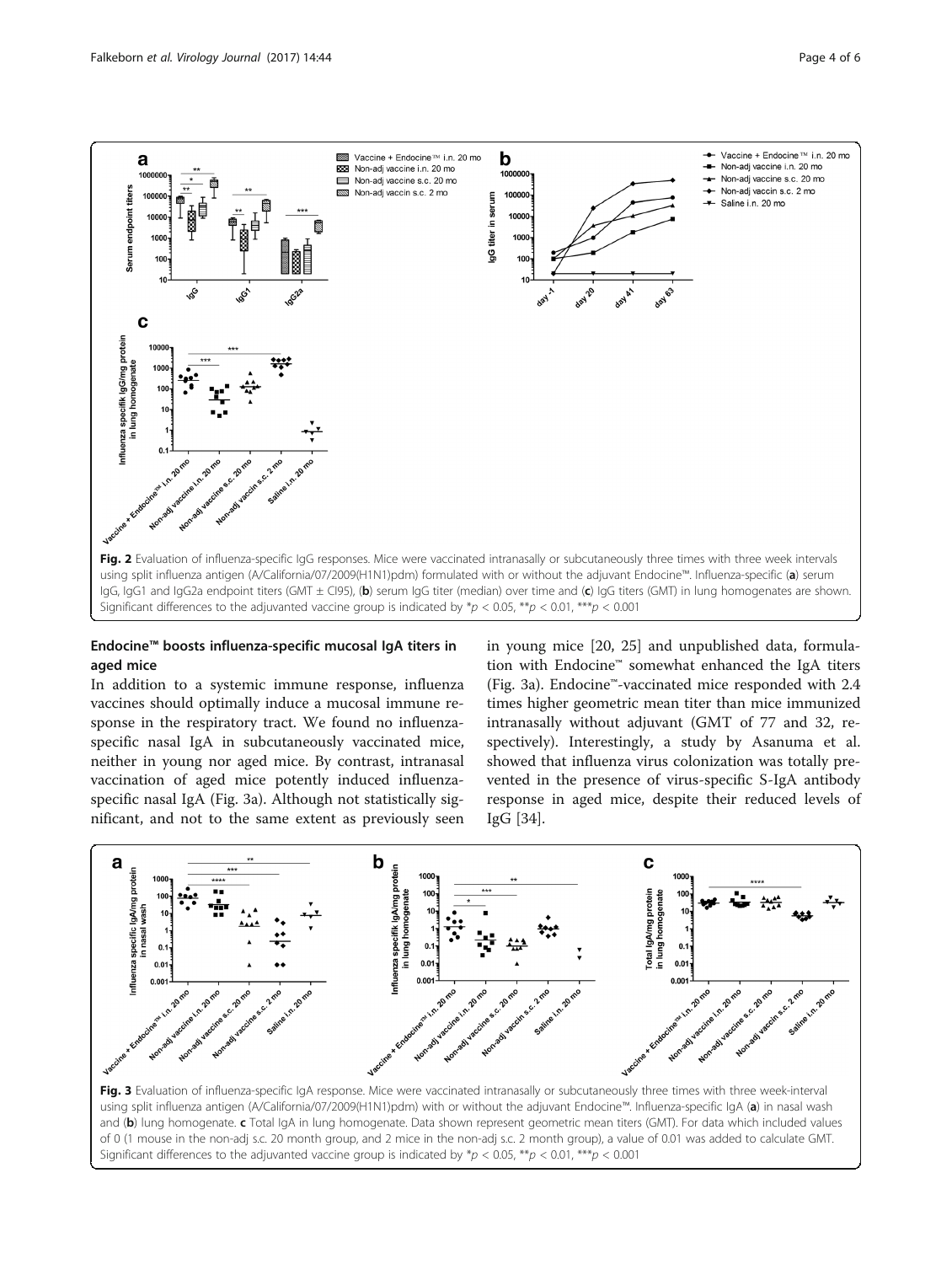<span id="page-4-0"></span>Influenza-specific IgA levels were substantially lower in lung homogenates than in nasal washes, nevertheless, Endocine™-vaccinated mice had significantly higher IgA titers compared to mice immunized intranasally or subcutaneously without adjuvant (Fig. [3b\)](#page-3-0). The total amount of IgA antibodies, not only influenza-specific, was similar in all groups of aged mice, whereas significantly lower levels were detected in the group with young mice (Fig. [3c](#page-3-0)). This is not completely unexpected, as previous analyses have shown a similar difference in IgA levels between young and older mice in gut tissue [\[35](#page-5-0), [36](#page-5-0)]. Interestingly, even though the frequency of local mucosal B cells in gut tissue is reduced in elderly mice, the synthesis and secretion of immunoglobulins was shown to be higher in older mice compared to young mice [[35](#page-5-0)]. Taken together, these data indicate that intranasal administration of influenza vaccine adjuvanted with Endocine™ may have advantages over parenteral immunization due to its ability to induce mucosal IgA.

In this study, challenge was not performed, however, a previous study in young mice vaccinated intranasally with influenza and Endocine™ did show reduced levels of viral RNA in the lungs [\[21](#page-5-0)]. Furthermore, immunization of 12 month old ferrets with influenza vaccine adjuvanted with Endocine™ induced a broad antibody response and fully protected the animals after challenge with influenza virus [[22\]](#page-5-0). Future studies should explore whether intranasal immunization with Endocine™ confers protection against influenza challenge in aged mice.

The current study is one of few to evaluate the humoral systemic and mucosal immune responses to influenza vaccination in 20-month old mice. We show that it is possible to improve the immune response to an inactivated intranasal vaccine by formulating the vaccine with Endocine™. In addition, the intranasal Endocine™ adjuvanted influenza vaccine improved immune responses (HI titers, serum IgG and mucosal IgA) in aged mice compared to a non-adjuvanted parenteral vaccine.

#### Acknowledgments

The authors thank Professor Marie Larsson, Linköping University, Sweden, who provided writing assistance. The authors also thank Mitsubishi Tanabe Pharma Corporation, Kanagawa, Japan, for providing influenza split antigens.

#### Availability of data and materials

The data supporting the results of this article are included within the article.

#### Authors' contributions

AL and AKM conceived and designed the experiments. TF performed the experiments. TF, JH, MO, AL and AKM analyzed the data. JH and AKM contributed reagents/materials/analysis tools. TF, JH, MO, AL and AKM wrote the paper. All authors read and approved the final manuscript.

#### Competing interests

All authors are affiliated with Eurocine Vaccines AB, Karolinska Institutet Science Park.

## Consent for publication

Not applicable.

#### Ethics approval

All animal experiments were approved by the regional animal experimental ethics committee in Stockholm (North), Sweden. The study was performed in accordance with institutional guidelines at Adlego Biomedical AB, Stockholm, Sweden.

#### Author details

<sup>1</sup>Department of Clinical and Experimental Medicine, Linköping University Linköping, Sweden. <sup>2</sup>Eurocine Vaccines AB, Karolinska Institutet Science Park Solna, Sweden.

#### Received: 13 October 2016 Accepted: 2 February 2017 Published online: 03 March 2017

#### References

- 1. WHO. Influenza (Seasonal). March [cited 2015 18th March]; Available from: [http://www.who.int/mediacentre/factsheets/fs211/en/index.html.](http://www.who.int/mediacentre/factsheets/fs211/en/index.html)
- 2. Thompson WW, Shay DK, Weintraub E, Brammer L, Cox N, Anderson LJ, et al. Mortality associated with influenza and respiratory syncytial virus in the United States. JAMA. 2003;289:179–86.
- 3. McElhaney JE. Influenza vaccine responses in older adults. Ageing Res Rev. 2011;10:379–88.
- 4. Paquette SG, Huang SS, Banner D, Xu L, Leomicronn A, Kelvin AA, et al. Impaired heterologous immunity in aged ferrets during sequential influenza A H1N1 infection. Virology. 2014;464–465:177–83.
- 5. Katz JM, Plowden J, Renshaw-Hoelscher M, Lu X, Tumpey TM, Sambhara S. Immunity to influenza: the challenges of protecting an aging population. Immunol Res. 2004;29:113–24.
- 6. Siegrist C-A, Aspinall R. B-cell responses to vaccination at the extremes of age. Nat Rev Immunol. 2009;9:185–94.
- 7. Murasko DM, Bernstein ED, Gardner EM, Gross P, Munk G, Dran S, et al. Role of humoral and cell-mediated immunity in protection from influenza disease after immunization of healthy elderly. Exp Gerontol. 2002;37:427–39.
- Lambert ND, Ovsyannikova IG, Pankratz VS, Jacobson RM, Poland GA. Understanding the immune response to seasonal influenza vaccination in older adults: a systems biology approach. Expert Rev Vaccines. 2012;11:985–94.
- 9. Asanuma H, Hirokawa K, Uchiyama M, Suzuki Y, Aizawa C, Kurata T, et al. Immune responses and protection in different strains of aged mice immunized intranasally with an adjuvant-combined influenza vaccine. Vaccine. 2001;19:3981–9.
- 10. Goodwin K, Viboud C, Simonsen L. Antibody response to influenza vaccination in the elderly: a quantitative review. Vaccine. 2006;24:1159–69.
- 11. CDC. Prevention and Control of Influenza. Recommendations of the Advisory Committe on Immunization preacties (ACIP). MMWR Morbidity and mortality weekly report 2008 [cited 2014 29 of december]; 57(RR07); 1–60. Available from:<http://www.cdc.gov/mmwr/preview/mmwrhtml/rr5707a1.htm>.
- 12. DiazGranados CA, Dunning AJ, Kimmel M, Kirby D, Treanor J, Collins A, et al. Efficacy of high-dose versus standard-dose influenza vaccine in older adults. N Engl J Med. 2014;371:635–45.
- 13. Falsey AR, Treanor JJ, Tornieporth N, Capellan J, Gorse GJ. Randomized, double-blind controlled phase 3 trial comparing the immunogenicity of high-dose and standard-dose influenza vaccine in adults 65 years of age and older. J Infect Dis. 2009;200:172–80.
- 14. Frey SE, Reyes MR, Reynales H, Bermal NN, Nicolay U, Narasimhan V, et al. Comparison of the safety and immunogenicity of an MF59(R)-adjuvanted with a non-adjuvanted seasonal influenza vaccine in elderly subjects. Vaccine. 2014;32:5027–34.
- 15. Minutello M, Senatore F, Cecchinelli G, Bianchi M, Andreani T, Podda A, et al. Safety and immunogenicity of an inactivated subunit influenza virus vaccine combined with MF59 adjuvant emulsion in elderly subjects, immunized for three consecutive influenza seasons. Vaccine. 1999;17:99–104.
- 16. Powers DC, Fries LF, Murphy BR, Thumar B, Clements ML. In elderly persons live attenuated influenza A virus vaccines do not offer an advantage over inactivated virus vaccine in inducing serum or secretory antibodies or local immunologic memory. J Clin Microbiol. 1991;29:498–505.
- 17. DiazGranados CA, Denis M, Plotkin S. Seasonal influenza vaccine efficacy and its determinants in children and non-elderly adults: a systematic review with meta-analyses of controlled trials. Vaccine. 2012;31:49–57.
- 18. Monto AS, Ohmit SE, Petrie JG, Johnson E, Truscon R, Teich E, et al. Comparative efficacy of inactivated and live attenuated influenza vaccines. N Engl J Med. 2009;361:1260–7.